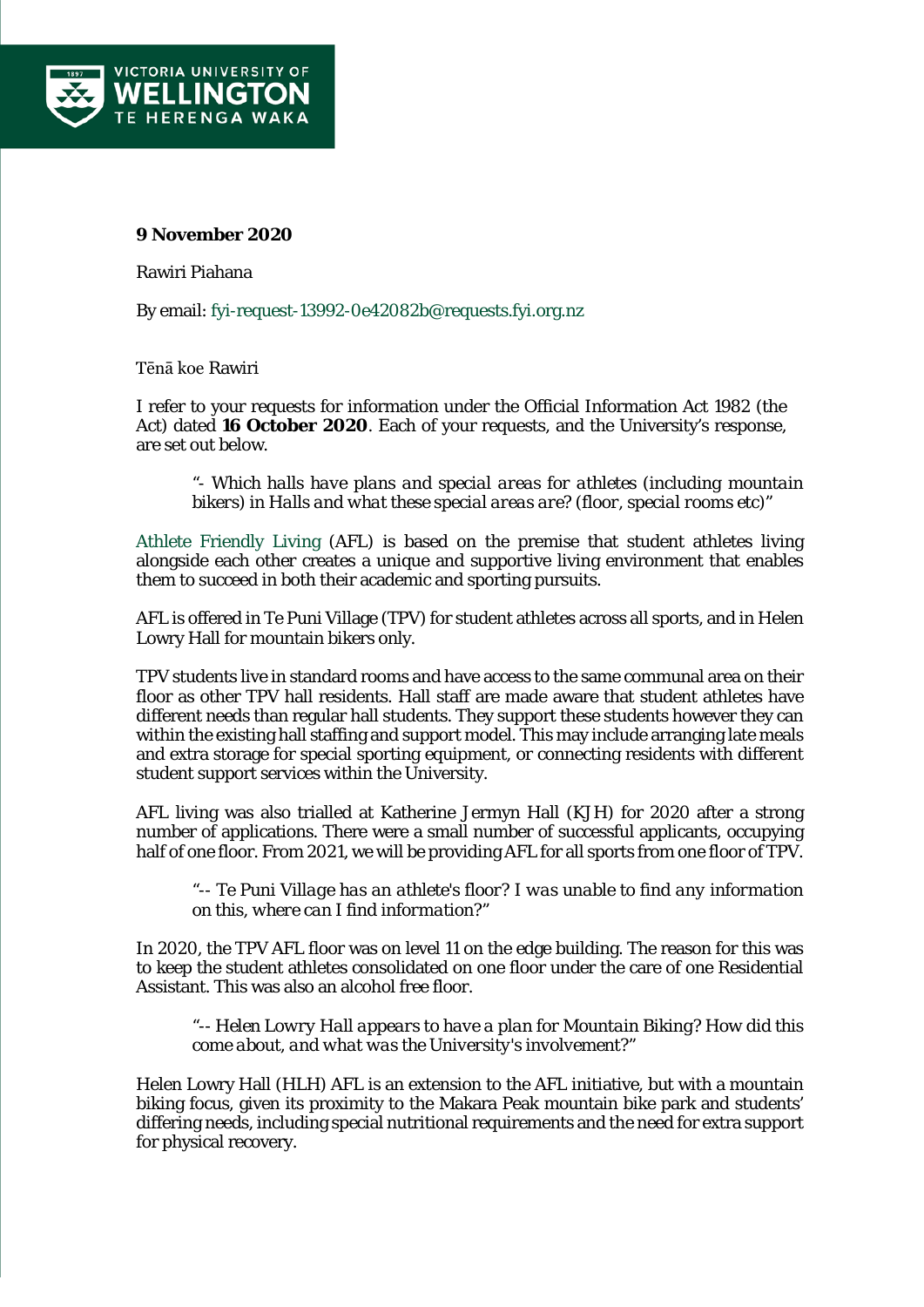HLH manage the house on behalf of the property's owner, the Ministry of Education. The University works in partnership with HLH to support its mountain biker residents, as part of a wider mountain biking strategy for the University.

Student mountain bikers often have 1-3 bikes with them. The need for secure storage for these bikes is critical. There was the potential to create this space in the basement of a HLH house. The University presented this opportunity to HLH. The house was already receiving a general upgrade, so the HLH Board Trust approved and funded more specific upgrades to the house. These included the bike workshop and storage, with a higher specification kitchen, appliances, and furnishings.

## *"- Are these "athletes" charged the same rate as non "athletes" when in halls?"*

TPV and KJH hall AFL residents were charged the same as standard residents in those halls.

Room rates at the Athlete Friendly House for Mountain Bikers HLH were:

- \$260 per week for a place in a double room or \$300 for a large single in selfcatered accommodation; and
- \$340 per week for a place in a double room or \$405 for a large single in fullycatered accommodation.

These rates were adjusted slightly from standard HLH rates. Residents of this HLH AFL house were informed that there is a rate difference because they received the following benefits:

- a fully renovated house, including additional appliances and refrigeration to cater for athletes and their food/nutrition storage;
- purpose designed and built bike storage and workshop spaces, with restricted access and alarms;
- increased flexibility, portion sizes and options to meet nutritional needs around events and training;
- larger beds:
- additional support with transport to and from events (if required);
- specific event planning for those involved in the Athlete Friendly House; and
- extended quiet hours to support disciplined sleep schedule for physical recovery.

*"- Do these athletes in Halls receive any extra services compared to other students in Halls and if so what are they and how is it funded?"*

On the TPV AFL floor, University Recreation supplied a small number of functional training and recovery items for the floor to share, such as foam rollers and power bands.

Residents in AFL rooms are invited to participate in the University's wider Athlete Support model, with events and support provided to these students across the university year. This model is led by the University Recreation team and is funded by the student service levy.

Some TPV AFL residents applied for free fitness studio access in 2020 as part of an extension to the Athlete Training Grant support service. The University Recreation budget centre leads this service and absorbs the costs associated with it.

*"-- I am told that Te Puni Village has extra fridges for "athletes", is this true?"*